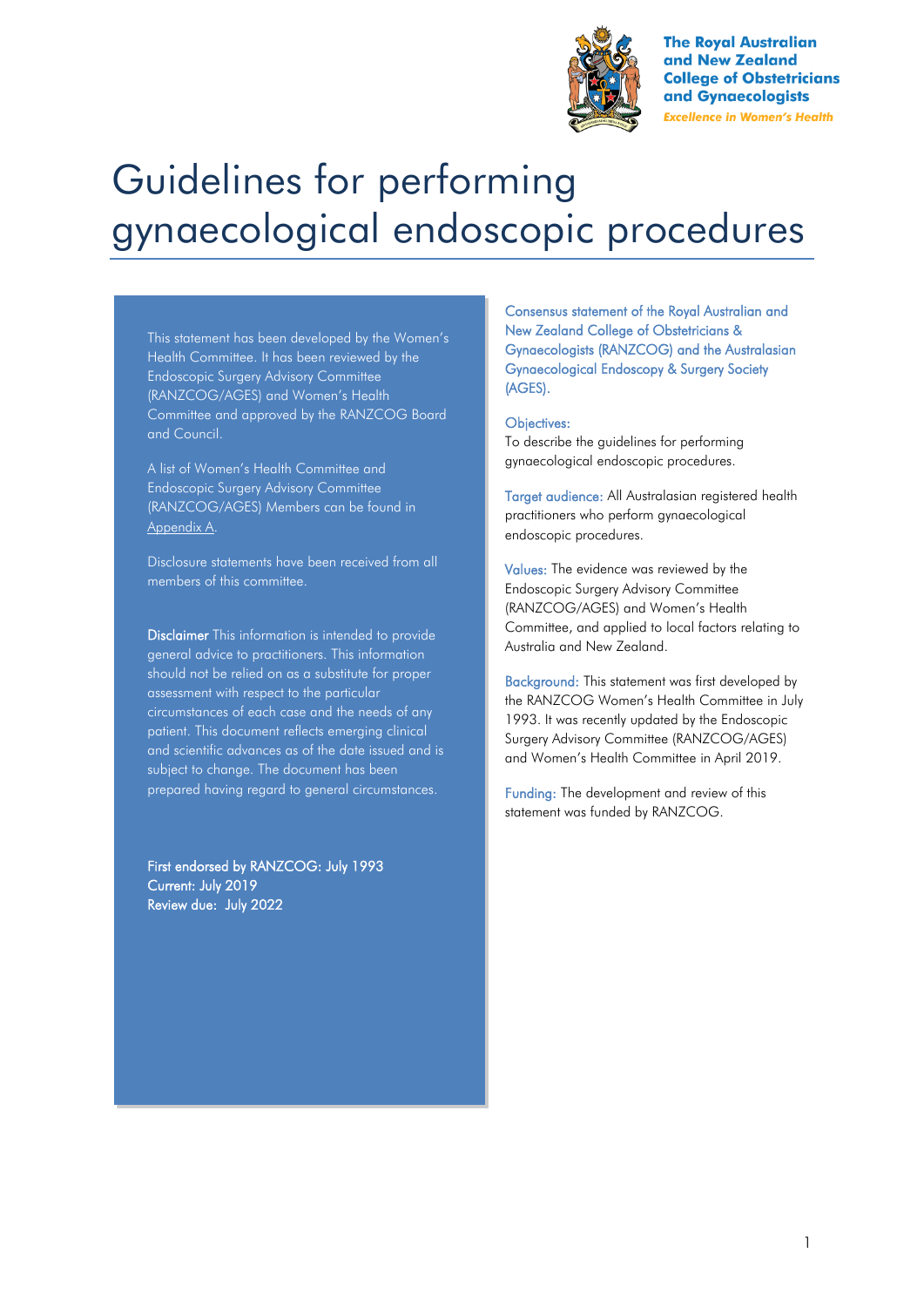# **Table of contents**

| $\mathbf{1}$ . |  |  |  |  |
|----------------|--|--|--|--|
| 2.             |  |  |  |  |
|                |  |  |  |  |
|                |  |  |  |  |
|                |  |  |  |  |
|                |  |  |  |  |
|                |  |  |  |  |
|                |  |  |  |  |
| 3.             |  |  |  |  |
|                |  |  |  |  |
|                |  |  |  |  |
|                |  |  |  |  |
|                |  |  |  |  |
|                |  |  |  |  |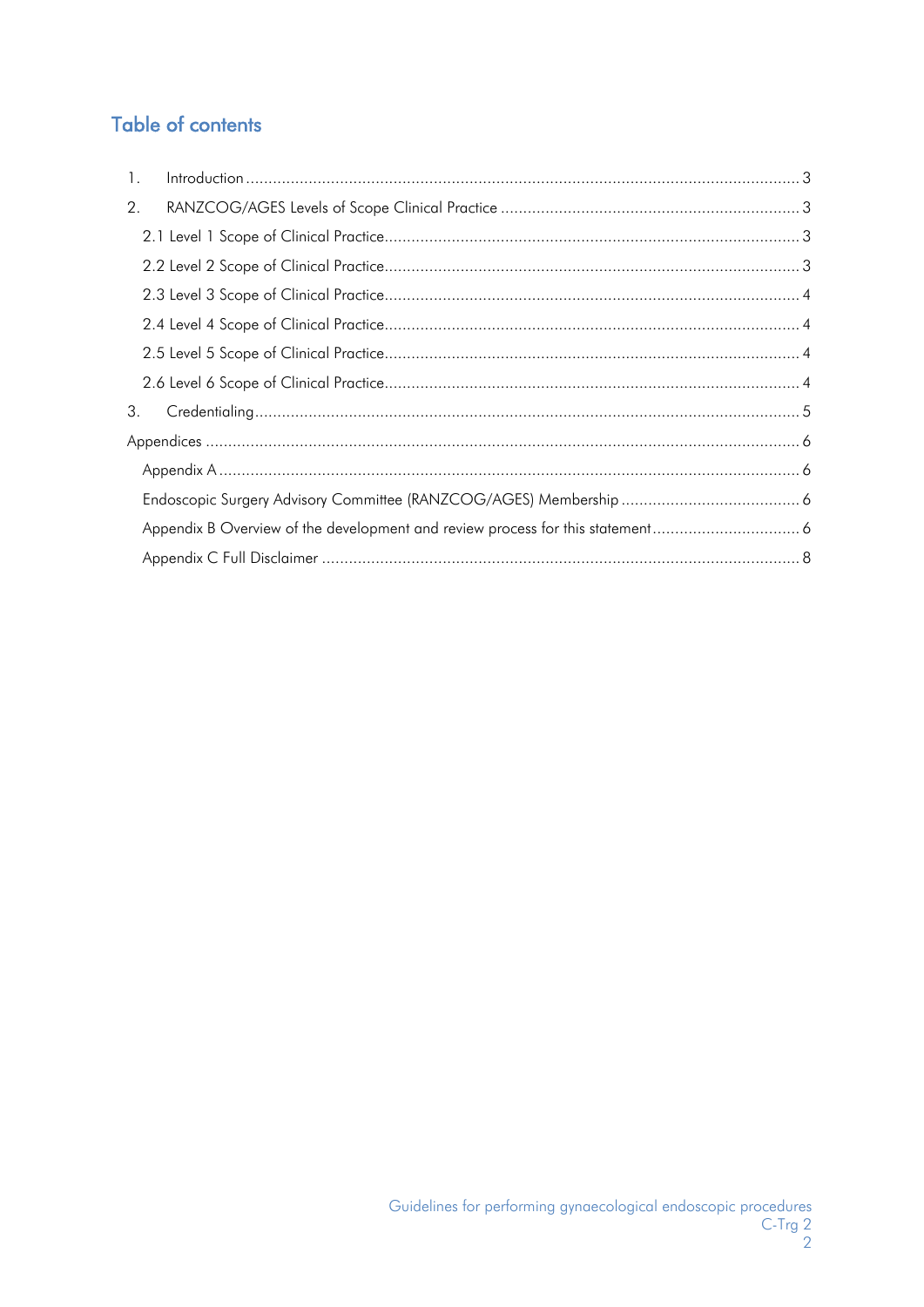# <span id="page-2-0"></span>1. Introduction

Endoscopic surgery, encompassing laparoscopic, robot-assisted laparoscopic (see Robotic statement) and hysteroscopic approaches, is an appropriate diagnostic and therapeutic intervention for a range of gynaecological conditions.

Like any surgery, practitioners wishing to perform endoscopic procedures are subject to standards in relation to training and practice. Competency in the performance of endoscopic procedures necessitates not only an understanding of the surgical pathology, surgical technique and complications that may arise from such interventions but also specific visuospatial skills. As such, no minimum performance or training numbers can be specified.

As for any surgical procedure, gynaecologists should not perform unsupervised endoscopic procedures until they have reached the appropriate scope of clinical practice. Credentialing of gynaecologists should be undertaken by appropriate hospital or regional credentialing committees, with reference to the guidelines in this document. However, credentialing bodies need to understand that some endoscopic surgical competencies do not fall within the framework described in this document.

Most importantly, credentialing in endoscopic surgery must always proceed on an individual basis, and as such, may proceed outside of this framework, based on individual proof of training, skills and currency.

# <span id="page-2-1"></span>2. RANZCOG/AGES Levels of Scope Clinical Practice

RANZCOG and AGES have classified procedures that require similar endoscopic scope of practice.

# <span id="page-2-2"></span>2.1 Level 1 Scope of Clinical Practice

#### **Description**

Level 1 procedures encompass diagnostic endoscopic procedures.

# RANZCOG Training Pathway

Level 1 competency should be achieved by all those awarded FRANZCOG.

#### Inclusions

Level 1 procedures include, but are not limited to, diagnostic hysteroscopy and laparoscopy, including alternative entry techniques and port site placements.

# <span id="page-2-3"></span>2.2 Level 2 Scope of Clinical Practice

#### **Description**

Level 2 procedures encompass simple operative endoscopic procedures.

#### RANZCOG Training Pathway

Level 2 competency should be achieved by all those awarded FRANZCOG.

#### Inclusions

Level 2-A: procedures include, but are not limited to, simple operative procedures such as hysteroscopic retrieval of an intrauterine device, laparoscopic tubal ligation, simple cyst aspiration, simple adhesiolysis and ablation of ASRM stage 1 endometriosis.

Level 2-B: procedures at this level include salpingotomy/salpingectomy for treatment of ectopic pregnancy.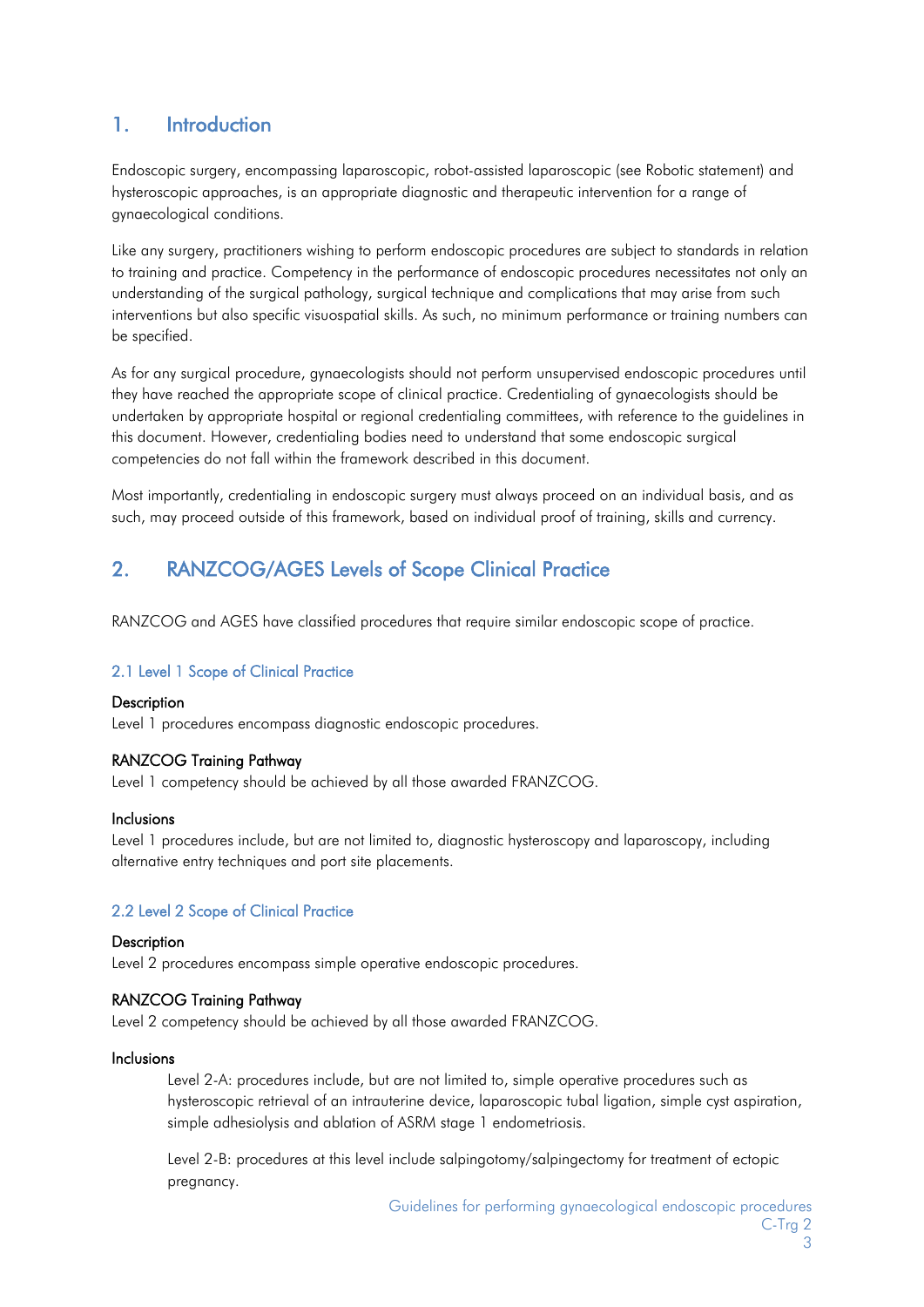# <span id="page-3-0"></span>2.3 Level 3 Scope of Clinical Practice

### **Description**

Level 3 procedures encompass operative endoscopic procedures.

### RANZCOG Training Pathway

Level 3 competency should be achieved by those awarded FRANZCOG who have completed the Generalist Pathway.

#### Inclusions

Level 3-A: procedures include, but are not limited to, operative procedures such as hysteroscopic polyp resection including the base, laparoscopic ovarian cystectomy without complexity, excision of ASRM stage 2 endometriosis and oophorectomy (without complexity).

Level 3-B: procedures include laparoscopically-assisted vaginal hysterectomy (LAVH).

#### <span id="page-3-1"></span>2.4 Level 4 Scope of Clinical Practice

#### **Description**

Level 4 procedures encompass advanced operative endoscopic procedures.

#### RANZCOG Training Pathway

Level 4 competency should be achieved by those awarded FRANZCOG who have completed the Hysteroscopic & Laparoscopic Surgery ATM.

#### Inclusions

Level 4 procedures include, but are not limited to, operative procedures such as salpingo-oophorectomy with complexity, adhesiolysis, hysteroscopic submucosal fibroid (type 0-1), hysteroscopic endometrial ablation; excision of ASRM stage 3 endometriosis, laparoscopically assisted vaginal hysterectomy with complexity (as described in this scope of clinical practice) and laparoscopic hysterectomy without complexity (other than described in this scope of clinical practice).

# <span id="page-3-2"></span>2.5 Level 5 Scope of Clinical Practice

#### **Description**

Level 5 procedures encompass endoscopic procedures of advanced complexity.

### RANZCOG Training Pathway

Level 5 competency should be achieved by the completion of an accredited advanced training program, such as the AGES Fellowship Accredited Training Program or a similar formalised training program of no less than 24 months' duration. This stage incorporates a capacity for endoscopic suturing.

#### Inclusions

Level 5 procedures include, but are not limited to, laparoscopic hysterectomy with complexity (such as endometriosis and fibroids), Burch colposuspension, myomectomy, management of ASRM stage 4 endometriosis, hysteroscopic myomectomy (type 2) and hysteroscopic septoplasty. This level also includes all single site and robotic approaches.

# <span id="page-3-3"></span>2.6 Level 6 Scope of Clinical Practice

#### **Description**

Level 6 procedures encompass the highest level of complexity and are domain specific. Practitioners may be credentialed in more than one domain.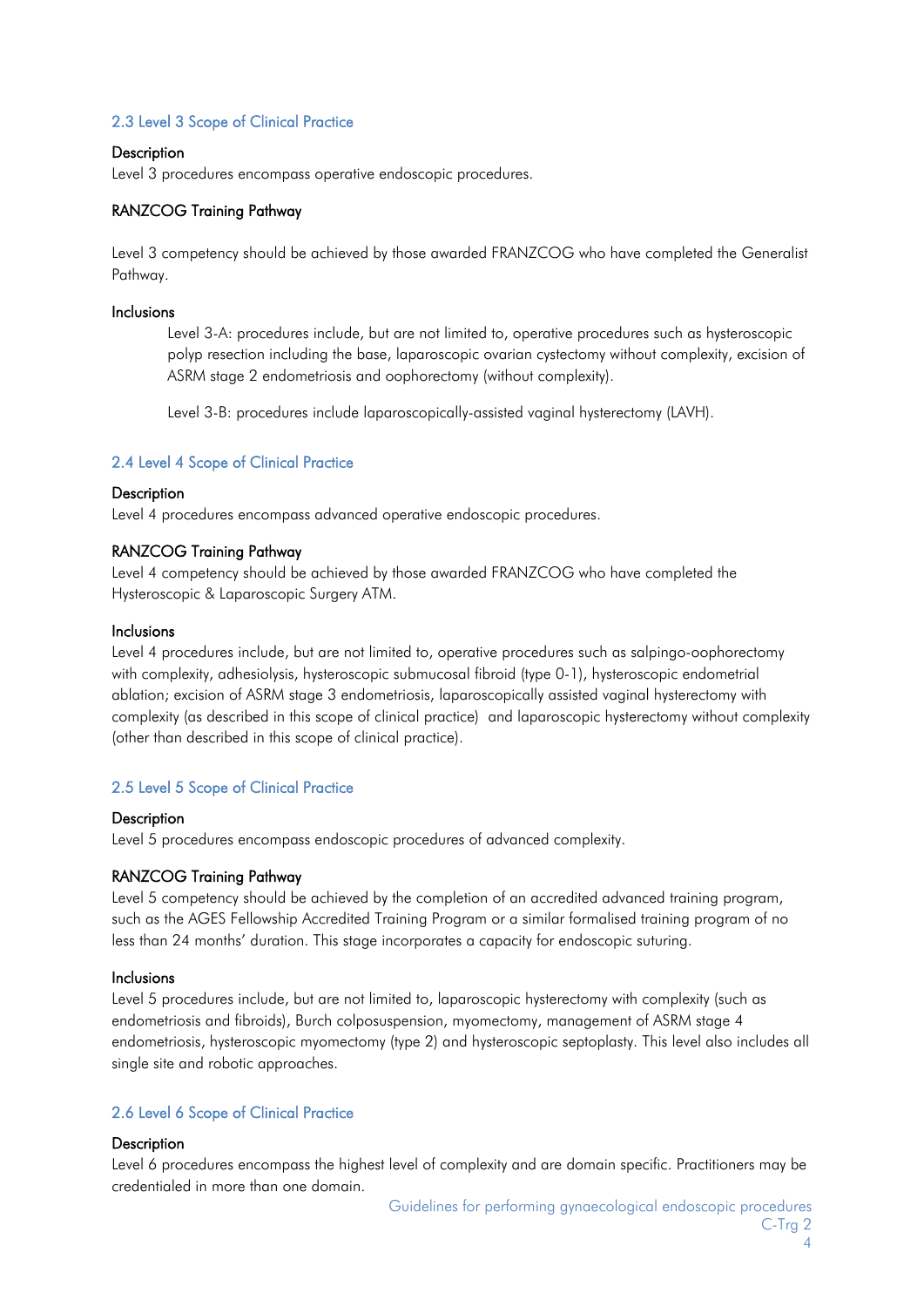# RANZCOG Training Pathway

Level 6 competency may be achieved by the completion of the RANZCOG Subspecialist Training Program or another accredited advanced training program, such as the AGES Fellowship Accredited Training Program.

# Inclusions

Level 6-B (benign gynaecological surgery): Procedures at this level include laparoscopic excisional surgery for ASRM stage 4 endometriosis necessitating bowel or urological resection, ureterolysis, removal of residual cervix, removal of residual ovaries with significant distortion of the anatomy and extensive adhesiolysis. This level includes coordination of a multidisciplinary team, including colorectal and urological colleagues.

Level 6-U (urogynaecological surgery): Procedures at this level include urogynaecological procedures (laparoscopic pelvic floor repair and sacrocolpopexy).

Level 6-R (reproductive gynaecological surgery): Procedures at this level include laparoscopic tubal reanastomosis and management of congenital disorders.

Level 6-O (gynaecological oncology surgery): Procedures at this level include laparoscopic oncological procedures such as laparoscopic pelvic/para-aortic lymph node dissection and radical hysterectomy).

# <span id="page-4-0"></span>3. Credentialing

<span id="page-4-1"></span>Although this statement will help guide institutional credentialing for a new Fellow, it should not be used to restrict scope of practice of any Fellow who is able to demonstrate training in a specific area of practice or procedure. Credentialing in endoscopic surgery must always proceed on an individual basis, and as such, may proceed outside of this framework, based on an individual's evidence of training, skills and currency. Refer to College statement *Credentialing in Obstetrics and Gynaecology (WPI 23)*. Credentialling will sometimes need to be specific for procedures within a particular level of this framework and therefore a practitioner may not necessarily be credentialled for all procedures within the specified level.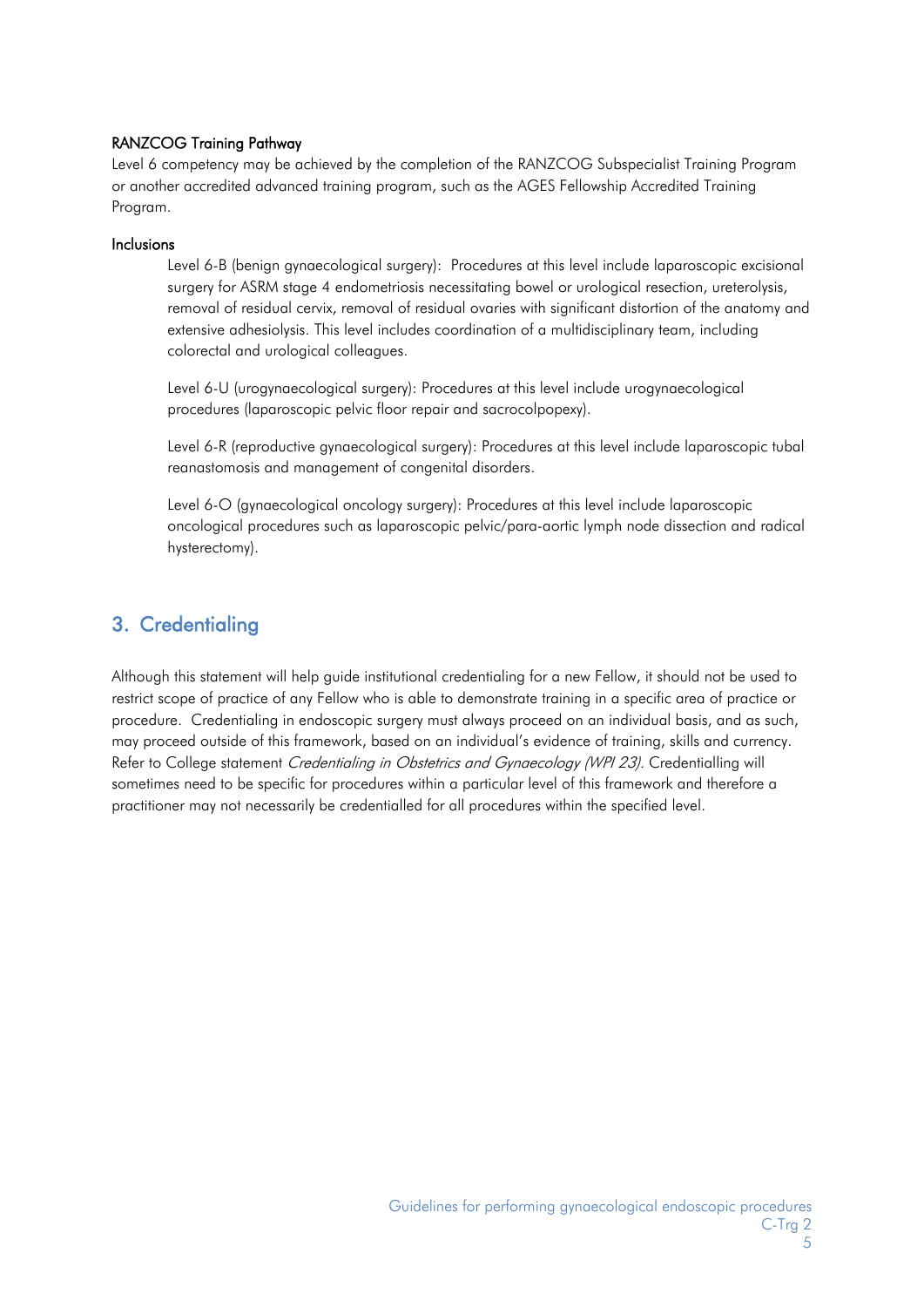# Appendices

# <span id="page-5-0"></span>Appendix A Women's Health Committee

<span id="page-5-1"></span>

| <b>Name</b>                       | <b>Position on Committee</b>   |
|-----------------------------------|--------------------------------|
| Professor Yee Leung               | <b>Chair and Board Member</b>  |
| Dr Gillian Gibson                 | Deputy Chair, Gynaecology      |
|                                   | Deputy Chair, Obstetrics and   |
| Dr Scott White                    | Subspecialties Representative  |
| Associate Professor Ian Pettigrew | Member and EAC Representative  |
| Dr Kristy Milward                 | Member and Councillor          |
| Dr Will Milford                   | Member and Councillor          |
| Dr Frank O'Keeffe                 | Member and Councillor          |
| Professor Sue Walker              | Member                         |
| Dr Roy Watson                     | Member and Councillor          |
| Dr Susan Fleming                  | Member and Councillor          |
| Dr Marilyn Clarke                 | <b>ATSI Representative</b>     |
| Associate Professor Kirsten Black | Member                         |
| Dr Thangeswaran Rudra             | Member                         |
| Dr Nisha Khot                     | Member and SIMG Representative |
| Dr Judith Gardiner                | Diplomate Representative       |
| Dr Angela Brown                   | Midwifery Representative       |
| Ms Ann Jorgensen                  | Community Representative       |
| Dr Rebecca Proctor-Mackenzie      | Trainee Representative         |
|                                   | Co-opted member (ANZJOG        |
| Prof Caroline De Costa            | member)                        |

# Endoscopic Surgery Advisory Committee (RANZCOG/AGES) Membership

| <b>Name</b>                | <b>Position on Committee</b>      |
|----------------------------|-----------------------------------|
| Professor Michael Permezel | Chair, Representative RANZCOG     |
| Professor Jason Abbott     | Deputy Chair, Representative AGES |
| Dr Stephen Lyons           | <b>Representative AGES</b>        |
| Dr Martin Ritossa          | <b>Representative AGES</b>        |
| Dr Vijay Roach             | President RANZCOG                 |
| Dr Stuart Salfinger        | President AGES                    |
| Dr John Tait               | Representative RANZCOG            |
| Professor Yee Leung        | Representative RANZCOG            |

# <span id="page-5-2"></span>Appendix B Overview of the development and review process for this statement

i. Steps in developing and updating this statement

This statement was originally developed in 1993 and was most recently reviewed in July 2019.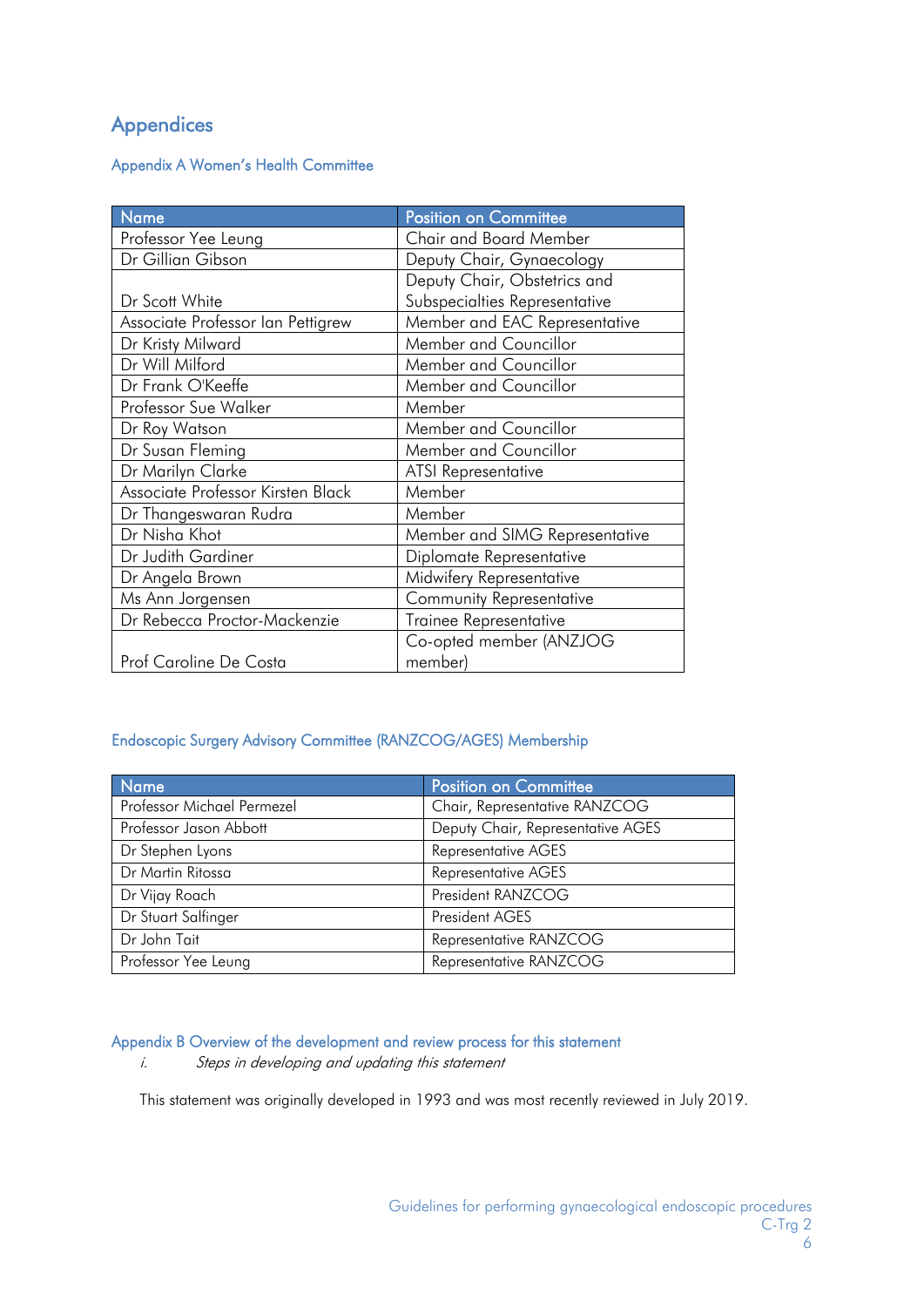# ii. Declaration of interest process and management

Declaring interests is essential in order to prevent any potential conflict between the private interests of members, and their duties as part of the Endoscopic Surgery Advisory Committee (RANZCOG/AGES).

A declaration of interest form specific to guidelines and statements was developed by RANZCOG and approved by the RANZCOG Board in September 2012. The Endoscopic Surgery Advisory Committee (RANZCOG/AGES) members were required to declare their relevant interests in writing on this form prior to participating in the review of this statement.

Members were required to update their information as soon as they become aware of any changes to their interests and there was also a standing agenda item at each meeting where declarations of interest were called for and recorded as part of the meeting minutes.

There were no significant real or perceived conflicts of interest that required management during the process of updating this statement.

# iii. Grading of recommendations

Each recommendation in this College statement is given an overall grade as per the table below, based on the National Health and Medical Research Council (NHMRC) Levels of Evidence and Grades of Recommendations for Developers of Guidelines.<sup>17</sup> Where no robust evidence was available but there was sufficient consensus within the Endoscopic Surgery Advisory Committee (RANZCOG/AGES), consensus-based recommendations were developed or existing ones updated and are identifiable as such. Consensus-based recommendations were agreed to by the entire committee. Good Practice Notes are highlighted throughout and provide practical guidance to facilitate implementation. These were also developed through consensus of the entire committee.

| Recommendation category |              | Description                                                                                                    |
|-------------------------|--------------|----------------------------------------------------------------------------------------------------------------|
| Evidence-based          | A            | Body of evidence can be trusted to guide practice                                                              |
|                         | <sub>B</sub> | Body of evidence can be trusted to guide practice in most<br>situations                                        |
|                         | C            | Body of evidence provides some support for<br>recommendation(s) but care should be taken in its<br>application |
|                         | D            | The body of evidence is weak and the recommendation<br>must be applied with caution                            |
| Consensus-based         |              | Recommendation based on clinical opinion and expertise<br>as insufficient evidence available                   |
| Good Practice Note      |              | Practical advice and information based on clinical opinion<br>and expertise                                    |